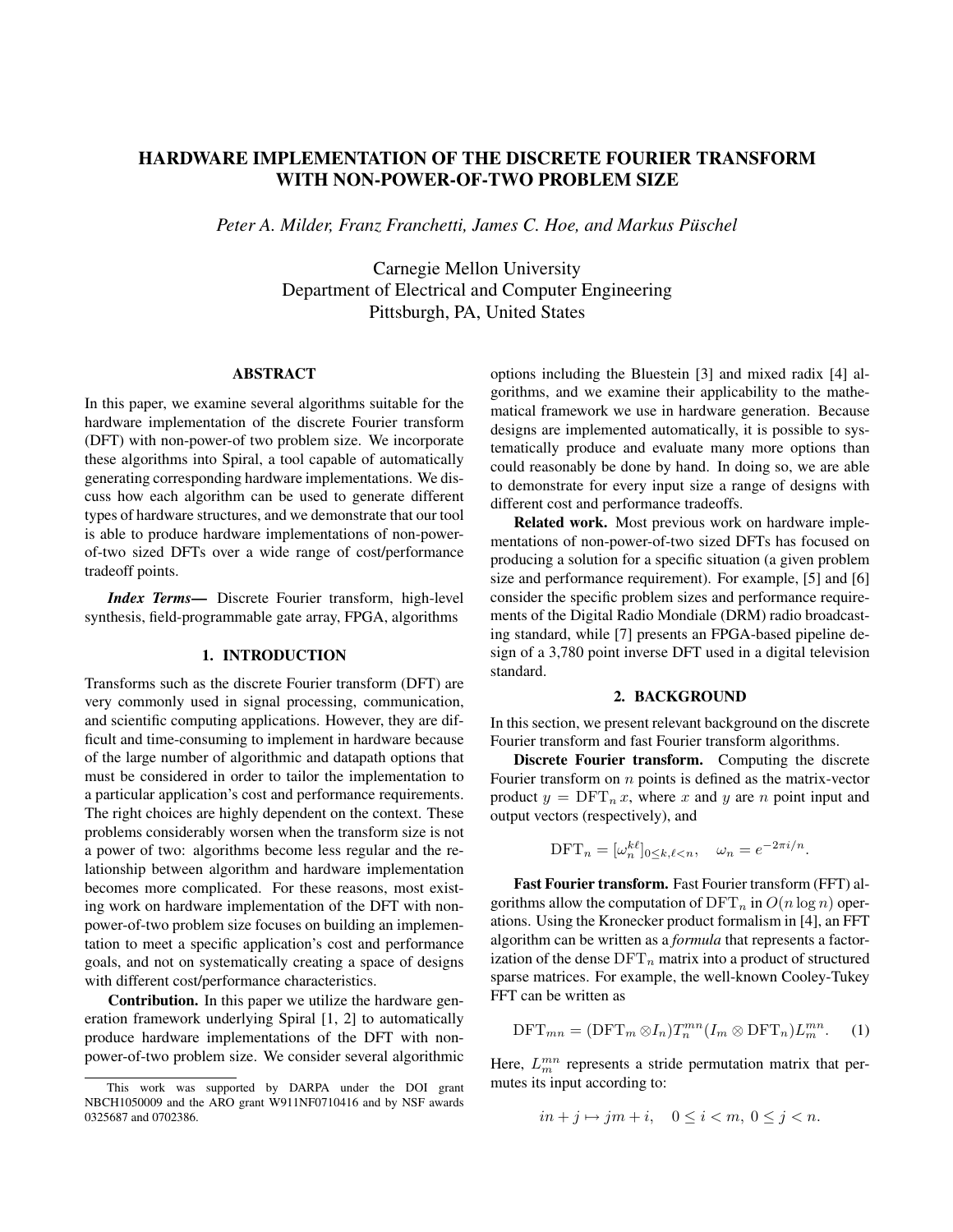

**Fig. 1**. Dataflow illustration of (1).

Further,  $I_m$  is the  $m \times m$  identity matrix, and  $\otimes$  is the *tensor product*, defined as

$$
A \otimes B = [a_{k,\ell}B], \text{ where } A = [a_{k,\ell}].
$$

Lastly,  $T_n^{mn}$  is a diagonal matrix of "twiddle factors," (defined, e.g., in [8]). Figure 1 shows a dataflow interpretation of the formula (1) when  $n = 2$  and  $m = 2$ .

**Automatic Hardware Generation.** Spiral [1, 2] is an automated tool for the generation and optimization of hardware and software implementations of linear transforms including the DFT. Spiral takes a given transform matrix  $(DFT_n)$  and expands it recursively using one or more FFTs, resulting in a *formula*, which is subsequently optimized and then translated into code. Search enables the selection of the best solution. In [1], we extended the Kronecker formalism using a tagging framework to enable the description of a rich space of hardware architectures by explicitly specifying *sequential reuse* of computational elements within the formula. This allows Spiral to automatically generate many possible hardware implementations of a transform of a given size, each with different trade-offs between various costs (e.g., circuit area) and performance metrics (e.g., throughput, latency).

Figure 2(a) shows a simplified datapath with no sequential reuse. It contains three repeated stages, each with four parallel computation blocks labeled  $A_2$ . It processes eight data elements in parallel. Next, Figure 2(b) employs *streaming reuse* to stream the data vector through the system over multiple cycles at a fixed rate, called the *streaming width* (two in this example).<sup>1</sup> In Figure 2(c), the three computation stages have been collapsed to a single stage using a technique called *iterative reuse*. Now, the data vector must feed back and pass through the computation block multiple times.

By using different amounts of sequential reuse, different cost/performance trade-offs can be obtained. The more reuse employed, the smaller a datapath will be, but it will be commensurately slower. In [1], we provide more information on our formula-driven hardware generation techniques and evaluate the generated designs.

#### **3. NON-POWER-OF-TWO FFT ALGORITHMS**

In this section, we discuss four FFT algorithms that we use with our formula-driven generation framework to implement the DFT with non-power-of-two problem size.

**Pease FFT and Iterative FFT.** The Pease FFT [11] and Iterative FFT are commonly used FFT algorithms that de-



(a) Example combinational datapath.



(b) Datapath employing streaming reuse.



(c) Datapath employing iterative reuse.

**Fig. 2**. Illustration of sequential reuse techniques.

compose an  $r^t$  point DFT into DFTs on  $r$  points, where  $r$ is called the *radix*. Both algorithms can be derived from (1). The radix-r Pease and Iterative FFTs are (respectively):

$$
\text{DFT}_{r^t} = \left(\prod_{\ell=0}^{t-1} L_r^{r^t} (I_{r^{t-1}} \otimes \text{DFT}_r) D_\ell^{r^t}\right) R_r^{r^t} \qquad (2)
$$

$$
\text{DFT}_{r^t} = \left(\prod_{\ell=0}^{t-1} (I_{r^\ell} \otimes \text{DFT}_r \otimes I_{r^{t-\ell-1}}) E_\ell^{r^t}\right) R_r^{r^t} \qquad (3)
$$

The matrix  $R_r^{r^t}$  $r_r^t$  is the base-r digit reversal permutation on  $r^t$ points. When  $r = 2$ , this is called the "bit reversal permutation."  $D$  and  $E$  are diagonal matrices of twiddle factors. The remaining matrices are as defined in Section 2.

We apply streaming reuse to both algorithms (as in Figure  $2(b)$ ), but we only use (2) for iterative reuse (as in Figure  $2(c)$ ). When using these algorithms to generate streaming hardware, the streaming width must be a power of r. So, as  $r$  increases, the space of datapaths that can be generated by these formulas decreases.

**Mixed radix FFT.** The mixed radix FFT algorithm is a variant of (1); it decomposes a DFT of size  $r^k s^{\ell}$  into multiple DFTs of sizes  $r^k$  and  $s^{\ell}$ :

$$
\text{DFT}_{r^k s^\ell} = L_{r^k}^{r^k s^\ell} (I_{s^\ell} \otimes \text{DFT}_{r^k}) L_{s^\ell}^{r^k s^\ell} T_{s^\ell}^{r^k s^\ell} \cdot (I_{r^k} \otimes \text{DFT}_{s^\ell}) L_{r^k}^{r^k s^\ell}. \tag{4}
$$

The smaller  $\text{DFT}_{r^k}$  and  $\text{DFT}_{s^{\ell}}$  matrices can then be recursively decomposed using the radix-r and -s algorithms  $(2)$ or (3). The two computation stages corresponding to the two tensor products in (4) must be built independently, i.e., they can not be collapsed into one iterative reuse stage as in Figure  $2(c)$ .

The structure of (3) imposes an additional restriction on the applicable streaming width: it must evenly divide the

<sup>&</sup>lt;sup>1</sup>Permutations on streaming data require the use of memory; we implement them as explained in [9, 10].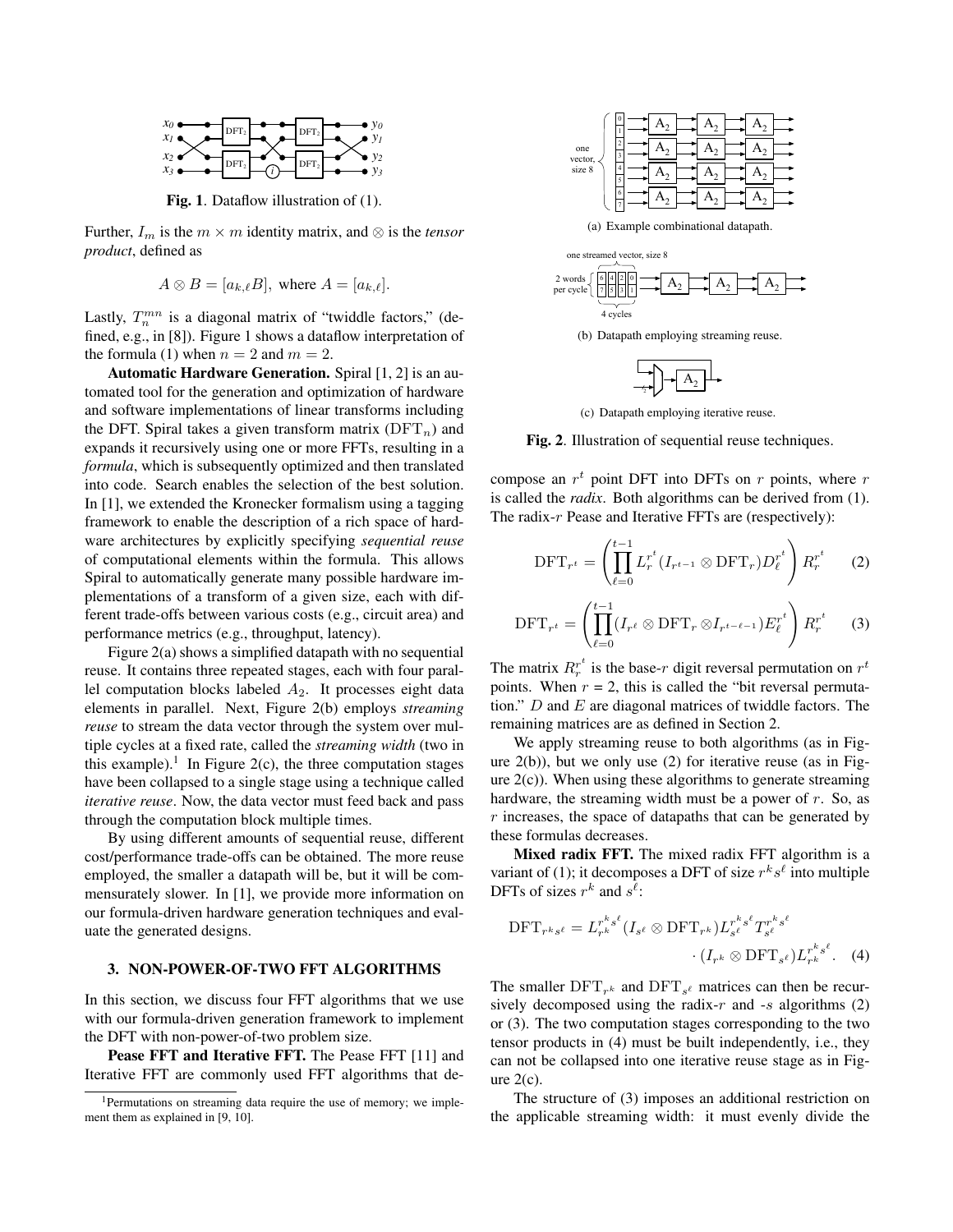problem size  $r^k s^{\ell}$ , and it must be a multiple of rs. Thus, as the radices  $r$  and  $s$  get larger, the datapath options become more restricted.

**Bluestein FFT.** The Bluestein FFT [3] is a convolutionbased algorithm for any problem size  $n$ . For a given  $n$ , the algorithm reduces the DFT to a circular convolution of two vectors of length  $m > 2n - 1$ . This convolution in turn can then be performed using two  $DFT_m$ s. Typically m is chosen as the smallest admissible 2-power. We can represent the Bluestein FFT as

$$
\text{DFT}_n = D_{n \times m}^{(2)} \text{DFT}_m^{-1} D_m^{(1)} \text{DFT}_m D_{m \times n}^{(0)}, \tag{5}
$$

where  $m = 2^{\lceil \log_2(n) \rceil + 1}$  is the smallest power of two greater than  $2n - 1$ , and the D matrices are diagonal matrices that scale the vector by constant values.  $D_{m \times n}^{(0)}$  and  $D_{n \times m}^{(2)}$  are non-square matrices, so in addition to scaling the data,  $D^{(0)}$ extends the input data vector from  $n$  points to  $m$  points (by zero padding), and  $D^{(2)}$  shortens the output data vector from  $m$  points to  $n$  points (by discarding unneeded data).

The Bluestein FFT algorithm has a higher operation count than the other algorithms considered, but its structure is more regular than (4); the forward and inverse  $\text{DFT}_n$  can be collapsed into one logic block based on iterative reuse as in Figure 2(c). In Section 4 we will see that this way the Bluestein algorithm can yield smaller (but slower) hardware implementations than the mixed radix FFT.

### **4. EXPERIMENTAL RESULTS**

In this section, we evaluate the designs generated from (2), (3), (4), and (5). We compare the effects of each algorithm and illustrate how the algorithmic options affect the quality and types of datapaths that can be implemented within our framework. Our experiments evaluate the designs implemented on a Xilinx Virtex-5 FPGA (field-programmable gate array). However, the designs produced by our tool are not FPGA-specific but are also suitable for implementation as an ASIC (application-specific integrated circuit).

**Experimental Setup.** Given a transform of a specific size, a set of algorithmic options, and hardware directives that specify the desired datapath characteristics, Spiral automatically generates a corresponding pipelined hardware implementation in synthesizable register-transfer level Verilog. In these experiments, we generate designs that operate on 16 bit fixed point data words (for each of the real and imaginary parts of complex data), but Spiral is able to generate designs for any precision fixed-point or single precision floating point.

In these experiments, we generate and evaluate all of the options presented above with a streaming width up to 32. We use Xilinx ISE to synthesize and place/route each design for a Xilinx Virtex-5 LX 330 FPGA. When a memory structure is needed, we utilize an on-chip block RAM when we will utilize 2KB or more, otherwise we build the memory out of FPGA logic elements. (This threshold is also a controllable parameter in our generation tool.)

The set of algorithms and datapaths we consider depends on the problem size. Here, we consider four values of  $n$  that illustrate four different classes of problem size. In Figure 3, we examine the throughput performance (in million samples per second) versus FPGA area consumed (in Virtex-5 slices) for each design. Data labels are used to indicate the number of Virtex-5 DSP slices consumed by each point in the Paretooptimal set. A similar tradeoff evaluation can be performed for other cost or performance metrics, such as latency.

Large prime size. First, Figure 3(a) shows throughput versus area for implementations of  $DFT<sub>499</sub>$ . Because 499 is a large prime number, the only applicable option among those we consider is the Bluestein FFT algorithm. Each black circle represents one Bluestein-based datapath, and the black line illustrates the designs in the *Pareto-optimal* set: the set of best tradeoff points among those evaluated. The slowest design requires approximately 1,500 slices and has a throughput of 11 million samples per second (MSPS). The fastest is about  $18\times$  larger but  $60\times$  faster.

**Composite number with larger prime factors.** Next, Figure 3(b) shows results for  $DFT_{405}$ . In addition to the Bluestein algorithm, we apply the mixed radix FFT algorithm to this problem; it decomposes  $DFT_{405}$  into  $DFT_{34}$  and  $DFT<sub>5</sub>$ . This enables two additional designs (with streaming width  $3 \cdot 5 = 15$ , shown as white triangles. Although the larger of these designs provides a much higher throughput than a similarly sized Bluestein-derived design, it is important to note that the cross-over point (where the mixed-radix designs become the better choice) is quite large (at approximately 15,000 slices). So, if design requirements require a smaller, lower throughput core, the Bluestein algorithm is a better choice.

**Composite number with smaller prime factors.** Third, Figure 3(c) illustrates throughput and area for  $DFT_{432}$ . Similar to the previous example,  $DFT_{432}$  can be implemented using the mixed radix algorithm. However, unlike  $DFT<sub>405</sub>$ , we can decompose  $DFT_{432}$  into smaller radices: 2 and 3 (because  $432 = 2^4 \cdot 3^3$ ). Since the radices are smaller, the mixed radix algorithm can be used with more options for streaming width, yielding a larger set of Pareto-optimal designs than for  $DFT<sub>404</sub>$ . The Bluestein designs are still the best choice for the smallest/slowest designs, but the cross-over point (about 9,000 slices) is lower than in the previous example.

Power of small prime. Lastly, Figure 3(d) shows results for  $DFT_{243} = DFT_{35}$ . Because the problem size is a power of three, the radix-3 Pease and Iterative FFTs are applied directly (shown as white triangles). Here, the cores built with the radix-3 algorithms surpass the performance of the Bluestein cores at a much lower area than in the other problems, since the single-radix design can be built with less logic than in the previous multi-radix designs.

These results show that our framework produces designs